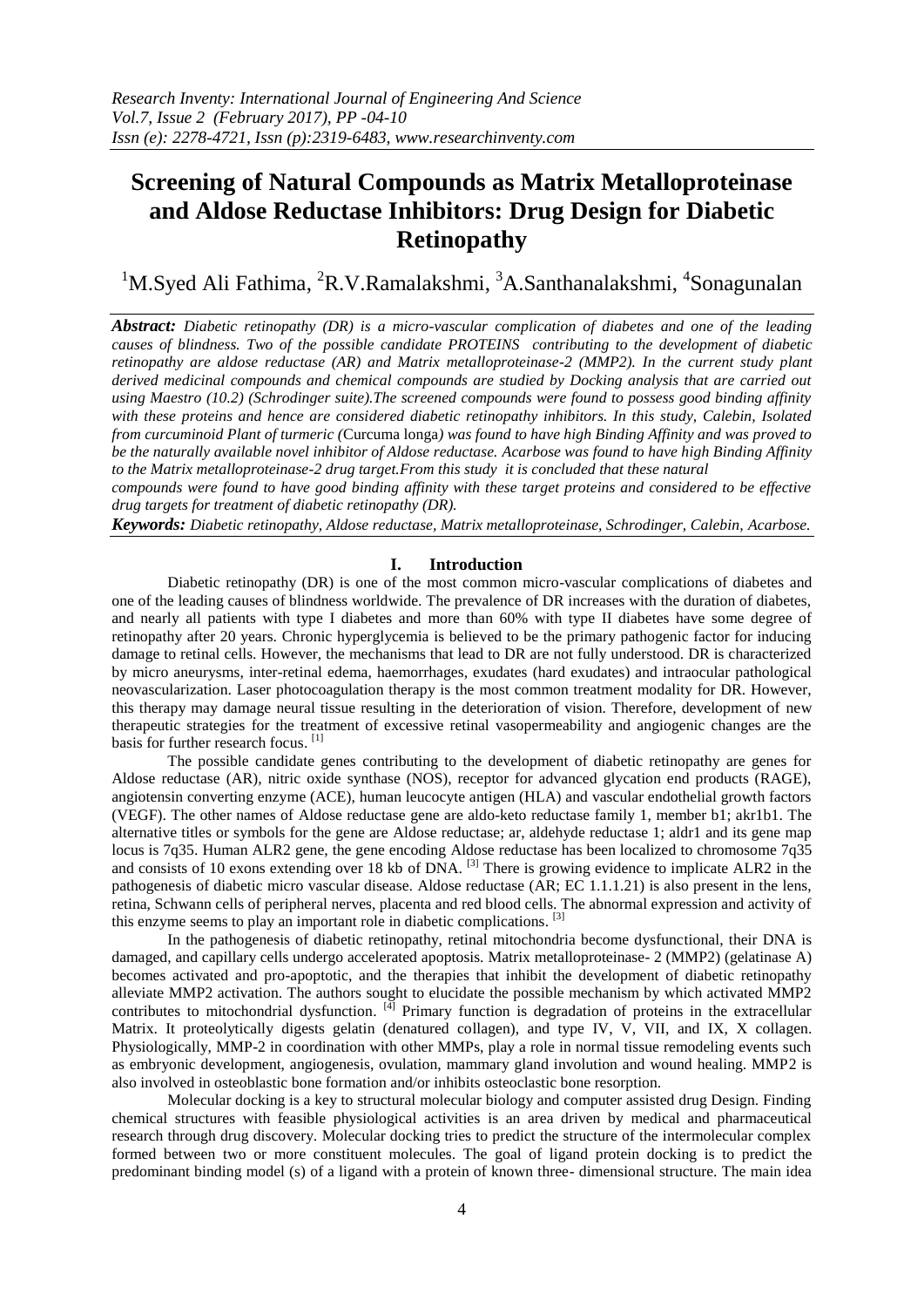is to dock a database of potential metabolites into a protein's binding site and then rank them based of their calculated binding affinities. Due to approximation of the stimulations, the calculated binding affinity, by itself is used to identify a protein cognate ligand amongst a crowd of candidates, and this approach can still be useful to experimentalists by narrowing down the number of molecules that need to be tested in vitro conditions. [5]

The present study was based on screening of compounds using plant derived medicinal compounds and chemical compounds. Docking analysis was carried out using Maestro (10.2) (Schrodinger suit) between these screened compounds and envelope protein targets viz. MMP2 and ALR. The screened compounds are diabetic retinopathy inhibitors which found to possess good binding affinity with these proteins and considered to be effective drug targets for treatment of diabetic retinopathy.

# **II. Materials And Methods**

## **Proteins:**

The Protein Data Bank (PDB) (www.rcsb.org) is a worldwide repository for processing and distribution of 3D biological macromolecular structure data. The crystal structures of the two proteins were downloaded from Protein Data Bank.

| <b>Protein name</b>                | <b>PDB</b> entry<br>1CK7 |
|------------------------------------|--------------------------|
| a) Matrix metalloproteinase (MMP2) |                          |
| b) Aldose reductase protein(ALR2)  | 1ADS                     |

#### **Ligand:**

The natural compounds are collected from plant sources. The plant derived natural compounds are collected from activity of plant compounds against Diabetic retinopathy disease. Compounds are considered as natural ligands, naturally available bio drugs and synthetic compounds were also considered.

### **Molecular docking:**

Molecular docking analysis was performed using Maestro, version 10.4, Schrodinger suite. The following are the steps required for docking process.

## **Preparation of proteins:**

The MMP2 protein under classification of Hydrolase and another protein Aldose reductase protein also under classification is oxidoreductase respectively. The natural ligands are present in both the proteins of MMP2 and ALR2 protein.

Using the protein preparation wizard of Maestro provided by Schrodinger, the MMP2 and ALR proteins prepared and subjected for docking studies. Both the proteins are consists of water molecules, co factor and metal ions. Docking process requires bond orders, ionization states etc. to be properly assigned. In order to obtain assigned protein process was carried out in each protein respectively. The water and hetero atoms present the structure were deleted. Optimization is carried out to optimize the protein hydrogen bond which greatly decrease the protein preprocess preparation of time. Minimization was done to allow hydrogen bonds to be freely minimized and it helps sufficient, heavy atoms movement to relax strained bonds and angel.

#### **Preparation of ligand:**

Totally two hundred compounds were sketched using Maestro and ligand preparation was done with ligprep, Implicit atoms were added to the compounds and the geometrics were optimized by macromodel. Epic program (version 2.1), was used for generation of ionization states of the compounds in the pH range of  $7\pm2$ . After ligprep finished, ionization of compounds were generated.

## **Evaluating for ADME: Qikprop**

Qikprop is a quick, accurate, easy to use absorption, description, metabolism and excretion (ADME). It is a prediction program present in Schrodinger suit. In silico ADME properties and structural descriptors were predicted using the program Qikprop. (version 4.4)

#### **Molecular docking:**

Schrodinger implements docking studies using Glide. Glide runs the docking in two steps,

- 1. Receptor grid generation
- 2. Ligand docking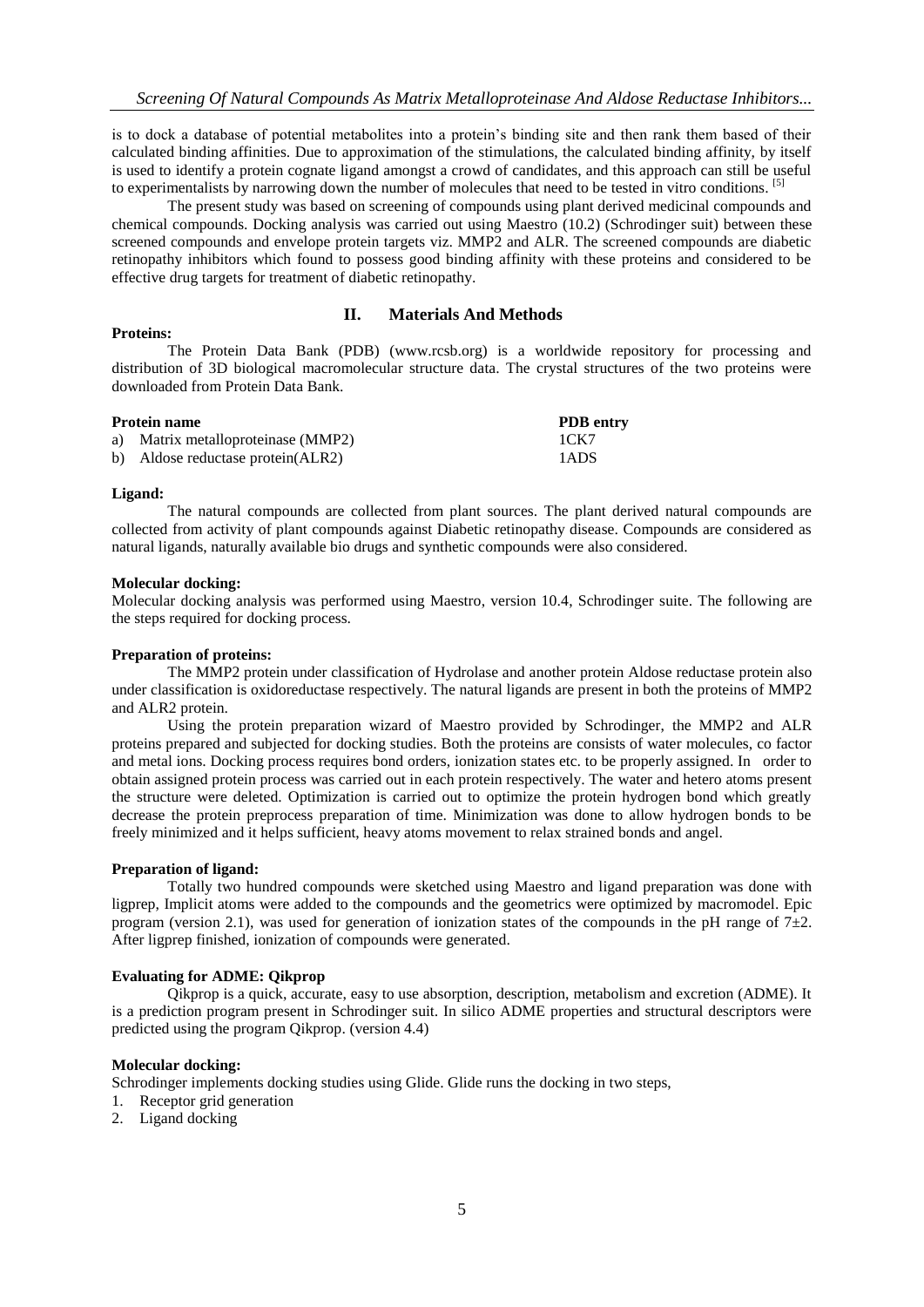## **Receptor grid generation:**

Binding site analysis was carried out with the sitemap program and the receptor grids were generated for corresponding binding sites of the proteins. Both Matrix metalloproteinase protein and Aldose reductase proteins are done to form the receptor grid. The grids are defined with the dimensions of 10Å in all the X, Y, and Z axis, selecting the centroid of the binding site as the centre of the grid box. Other parameters such as Vander Waals radii scaling factor and partial charge cutoff were set as default, 1.0 and 0.25 respectively for grid generation.

## **Ligand docking:**

Ligand docking was performed using XP mode (Extra precision) of Glide program. The docking results were viewed using glide XP visualize. Using XP visualize hydrogen, hydrophobic, electrostatic interactions can be visualized.

# **Analysis and visualization of docking results:**

After docking, top ranked compounds were arranged based on the Glide Score. Lower Glide Score represents more favorable binding. Hydrogen bond interactions and hydrophobic interactions of the best poses were visualized and interpreted using XP visualizer.

## **III. Result And Discussion:**

## **Proteins:**

The crystal structure of Matrix metalloproteinase 2 and Aldose reductase proteins were downloaded from the protein data bank.

#### **Molecular Docking:**

Molecular docking analysis was performed using Maestro, version 10.2, Schrodinger suit. The steps involved in docking process are as follows.

# **Preparation of proteins:**

To obtain the assigned crystal structure of Matrix metalloproteinase and Aldose reductase, the processing of these protein preparations was carried out using the protein preparation wizard of Maestro (version 10.2) provided by Schrodinger. The Aldose reductase protein (1ADS) consist chains and residue NAP 350. Matrix metelloprotinase 2(1CK7) have four chains, from which chain A was chosen with the residue name Zn (990), Zn (991), and this protein possesses water residues. All water residues were deleted because it has influence on the binding affinity to the ligands. The proper bond order of the protein was assigned; all hetero atoms and other unwanted chemical moieties were deleted during protein preparation. Optimizations of the protein hydrogen bond was carried out which greatly decreases the protein preprocess preparation time. Minimization of hydrogen bonds was done to facilitate sufficient heavy atoms movement to relax strained bonds and angle.

#### **Preparation of ligands**

The ligands such as natural and synthetic compounds for Aldose reductase protein (1ADS) and Matrix metalloproteinase 2 (1CK7) proteins were prepared using Ligprep (version 3.4). After ligands preparation implicit hydrogen atoms were added to the ligands and the Geometries were optimized. Number of ionization states was generated for 200 ligands by Epik program (version 5.6).

#### **Qikprop**

The absorption, distribution, metabolism and excretion (ADME) properties of all natural and synthetic compound for Matrix metalloproteinase 2(1CK7) and Aldose reductase (1ADS) proteins are predicted using Qikprop (version 4.4). Almost all the compounds for Matrix metalloproteinase 2 (1CK7) and Aldose reductase (1ADS) proteins were predicted to have very good ADME properties.

## **Receptor grid generation:**

Docking studies are performed using Glide, version (6.7). Both Matrix metalloproteinase 2 (1CK7) and Aldose reductase proteins have natural ligands so protein site mapping (version 3.5) is not done to form the receptor grid. These proteins have natural ligands and hence site mapping is not done to form the receptor grid. These receptor grids act as the site for these respective proteins.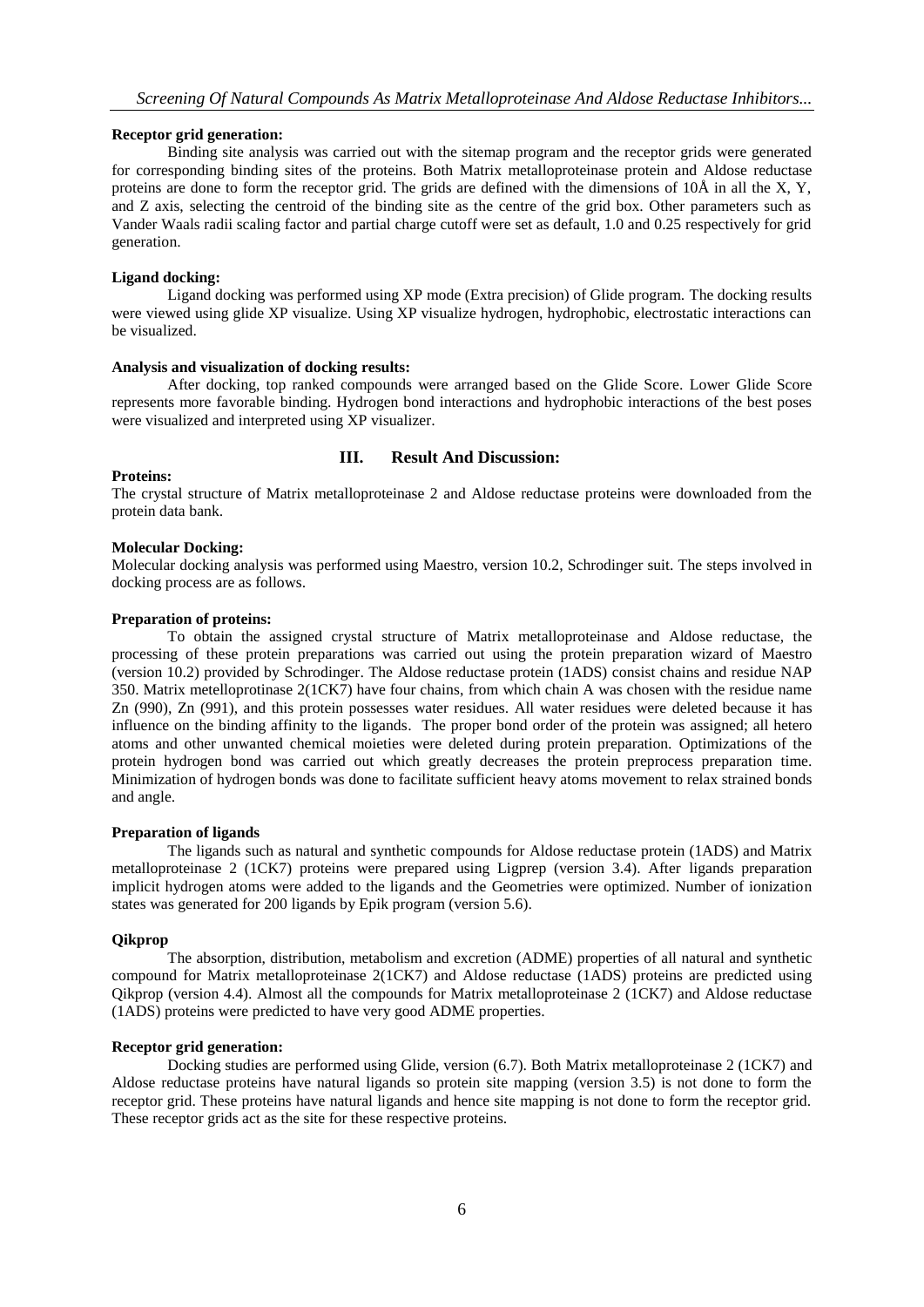### **Ligand Docking**

To confirm the validity of the results, docking was performed with two structures of AR and MMP2 (PDB IDs: 1ADS and 1CK7). All ligand conformers were flexibly docked into the selected AR X-ray crystal structures. The highest scoring compounds were subjected to XP docking. After XP analysis, the best interacting compounds were ranked based on Glide Score and the best pose of the ligand was chosen. Out of the 200 compounds selected initially, Calebin, Hesperidin, Curcumin and Acarbose, Demethoxy curcumin, Gingerenone A, Showed high glide scores (**Table 1**) for AR and MMP2 respectively. The chemical structures of these lead compounds are shown in (**fig.1**)

| S. No. | <b>Targets</b>   | <b>PDBID</b> | Ligands            | <b>XPGlideScore(Kcal/mol)</b> |
|--------|------------------|--------------|--------------------|-------------------------------|
|        | AR               | 1ADS         | Calenin            | $-12.94$                      |
| 2.     | AR               | 1ADS         | Hesperidin         | $-12.3$                       |
| 3.     | AR               | 1ADS         | Curcumin           | $-12.23$                      |
| 4.     | MMP <sub>2</sub> | 1CK7         | Acarbose           | $-10.06$                      |
|        | MMP <sub>2</sub> | 1CK7         | Demethoxy curcumin | $-9.44$                       |
| 6.     | MMP <sub>2</sub> | 1CK7         | Gingerenone A      | $-9.25$                       |

**Table 1:** Glide Score from XP docking of various phyto compounds and drugs on AR and MMP2 targets



**Figure 1:** Chemical structures of lead molecules

The docking process was made between natural compounds and Aldose reductase (1ADS) protein. Calebin-A is a novel curcuminoid isolated from turmeric (*Curcuma longa*) is common species belonging to the ginger family (Zingiberaceae) plant natural derivatives has become the first hit with a glide score of -12.94. Calebin-A was found to be novel inhibitor for Aldose reductase (1ADS) protein.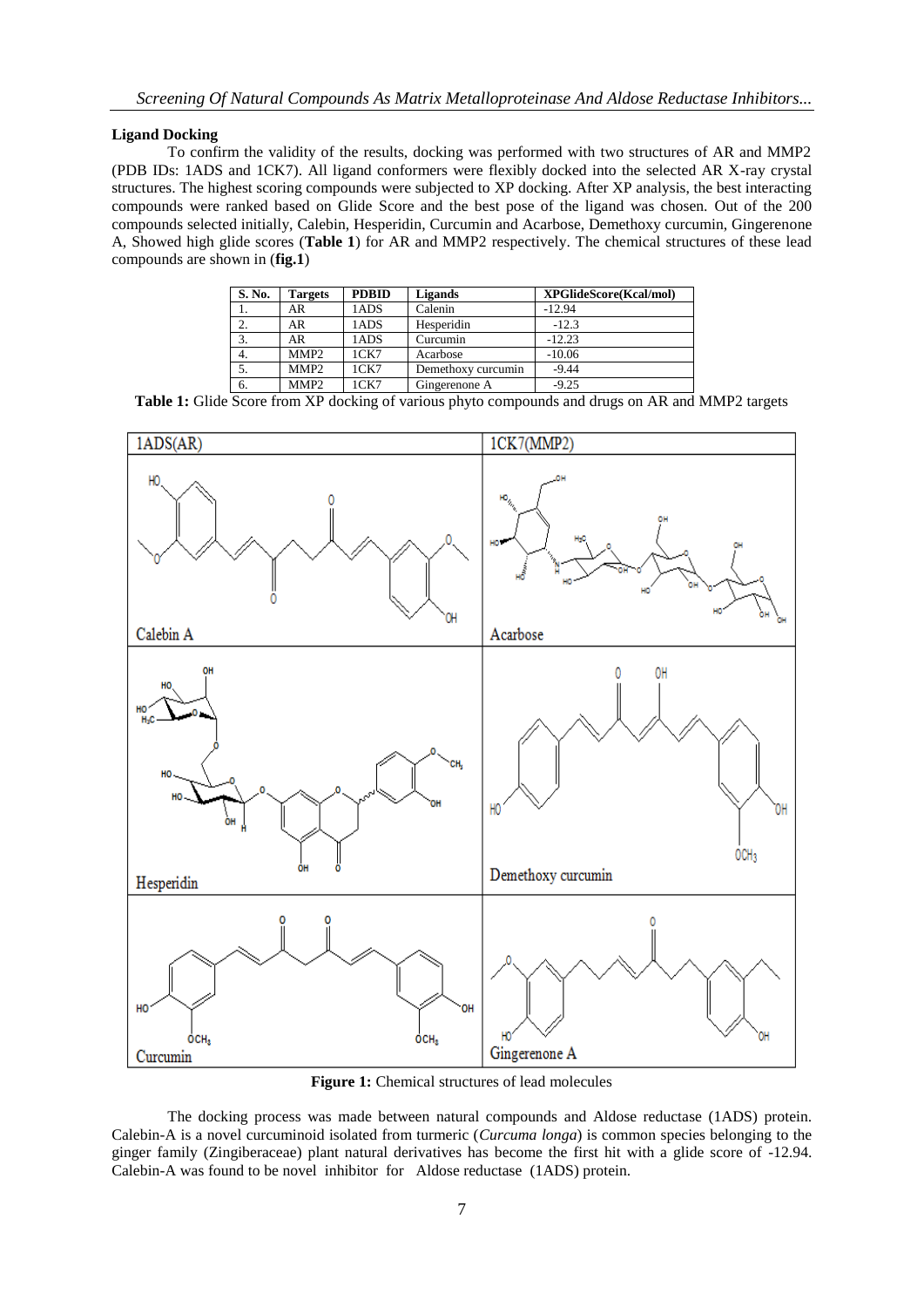*Screening Of Natural Compounds As Matrix Metalloproteinase And Aldose Reductase Inhibitors...*



**Figure 2:** (A). Hydrogen Interactions diagram between Active site residues of Aldose reductase(1ADS) protein and calebin. (B).Ligand interaction diagram of lead compound calebin A with AR (PDB ID: 1ADS)

Hesperidin is a flavonoide compound abundant in citrus fruits and isolated from the ordinary orange *Citrus aurantium* L. and the family *Rutaceae*. A plant natural derivative has become the Second hit with a glide score of -12.33. Hesperidin was found to be good inhibitor against Aldose reductase (1ADS) protein.





Curcumin is a Flavanoids compound which was isolated from Turmeric *(Curcuma longa)* is a common species belonging to the ginger family (zingiberaceae) plant natural derivatives has become the third hit with a glide score of -12.23. Curcumin against to Aldose reductase (1ADS) protein, Interactions were observed between the protein and ligands.



**Figure 4:** (A) Hydrogen Interactions diagram of AR (PDB ID: 1ADS) protein with curcumin Interaction of active site residues, (B) Ligand interaction diagram of lead compound curcumin with Aldose reductase protein.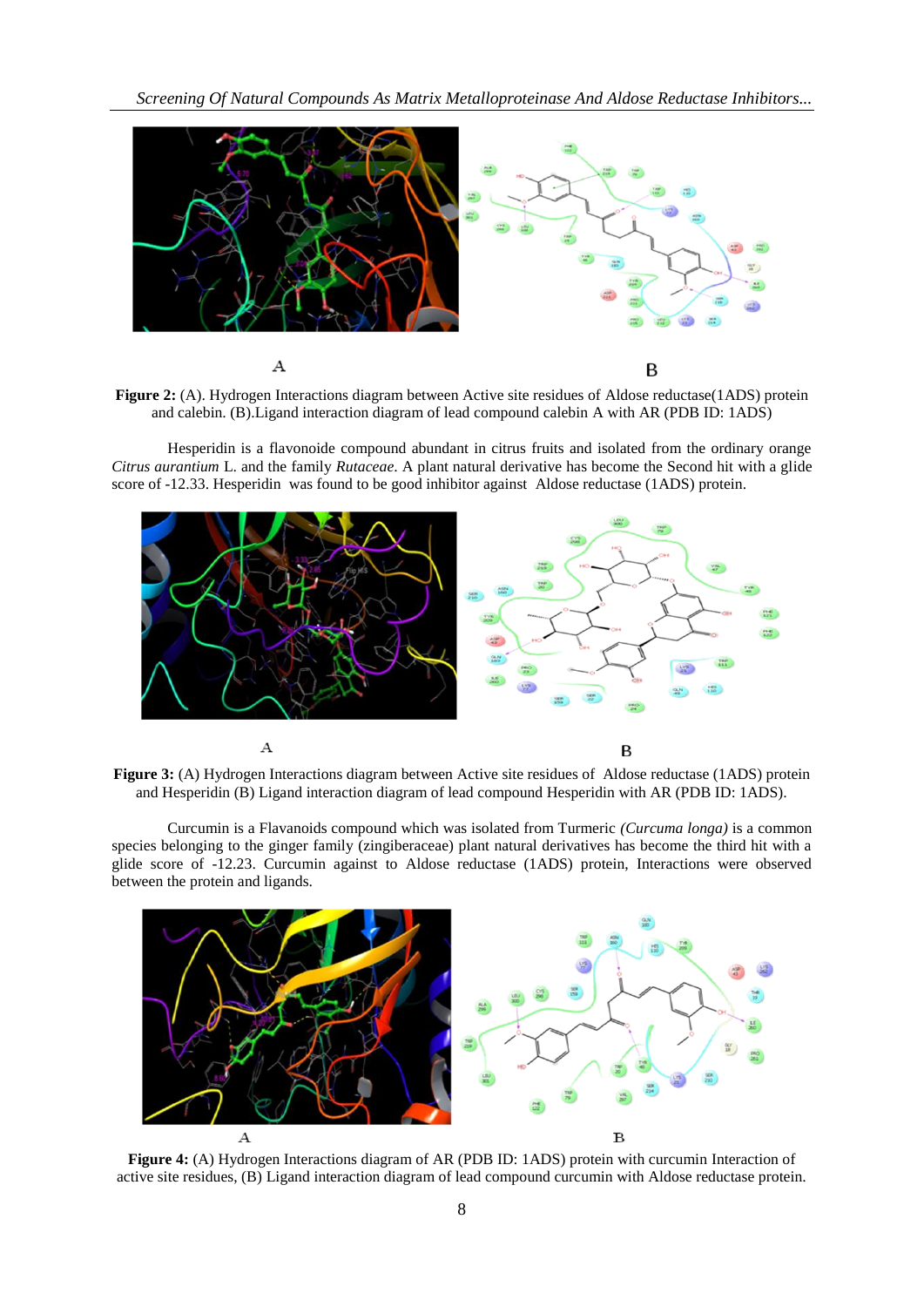Then the docking process was made between natural compounds with Matrix metalloproteinase -2 (1CK7) proteins. Acarbose is a starch blocker, and inhibits [alpha glucosidase,](https://en.wikipedia.org/wiki/Alpha_glucosidase) an intestinal enzyme that releases [glucose](https://en.wikipedia.org/wiki/Glucose) from larger [carbohydrates.](https://en.wikipedia.org/wiki/Carbohydrate) It is composed of an [acarviosin](https://en.wikipedia.org/wiki/Acarviosin) moiety with a [maltose](https://en.wikipedia.org/wiki/Maltose) at the reducing terminus. It has become the first hit with a glide score of -10.06.



**Figure 5:** (A) Hydrogen Interactions diagram of acarbose with MMP-2(1CK7) protein Interaction of active site residues, (B) Ligand interaction diagram of lead compound acarbose with MMP-2(1CK7) protein

Demethoxy curcumin is a Flavanoids compound which was isolated from Turmeric *(Curcuma longa)* is a common species belonging to the ginger family (zingiberaceae) plant natural derivatives has become the second hit with a glide score of -9.44. Demethoxycurcumin against to Matrix metalloprotenase -2 (1CK7) proteins, Interactions were observed between the protein and ligands.



**Figure 6:** (A) Hydrogen Interactions of Demethoxy curcumin with MMP-2(1CK7) protein (B) Ligand interaction diagram of lead compound of Demethoxy curcumin with MMP-2(1CK7) protein.

Gingerenone A is a diarylheptanoids seen in the rhizome of plant *Zingiber officinalae.* Is a common species belonging to the ginger family (zingiberaceae) plant natural derivatives has become the third hit with a glide score of -9.25. Gingerenone A against to Matrix metalloproteinase-2 (1CK7) protein



**Figure 7:** (A) Hydrogen Interactions diagram of gingerenone A with MMP-2(PDB ID: 1CK7). (B) Ligand interaction diagram of gingerenone A with MMP-2